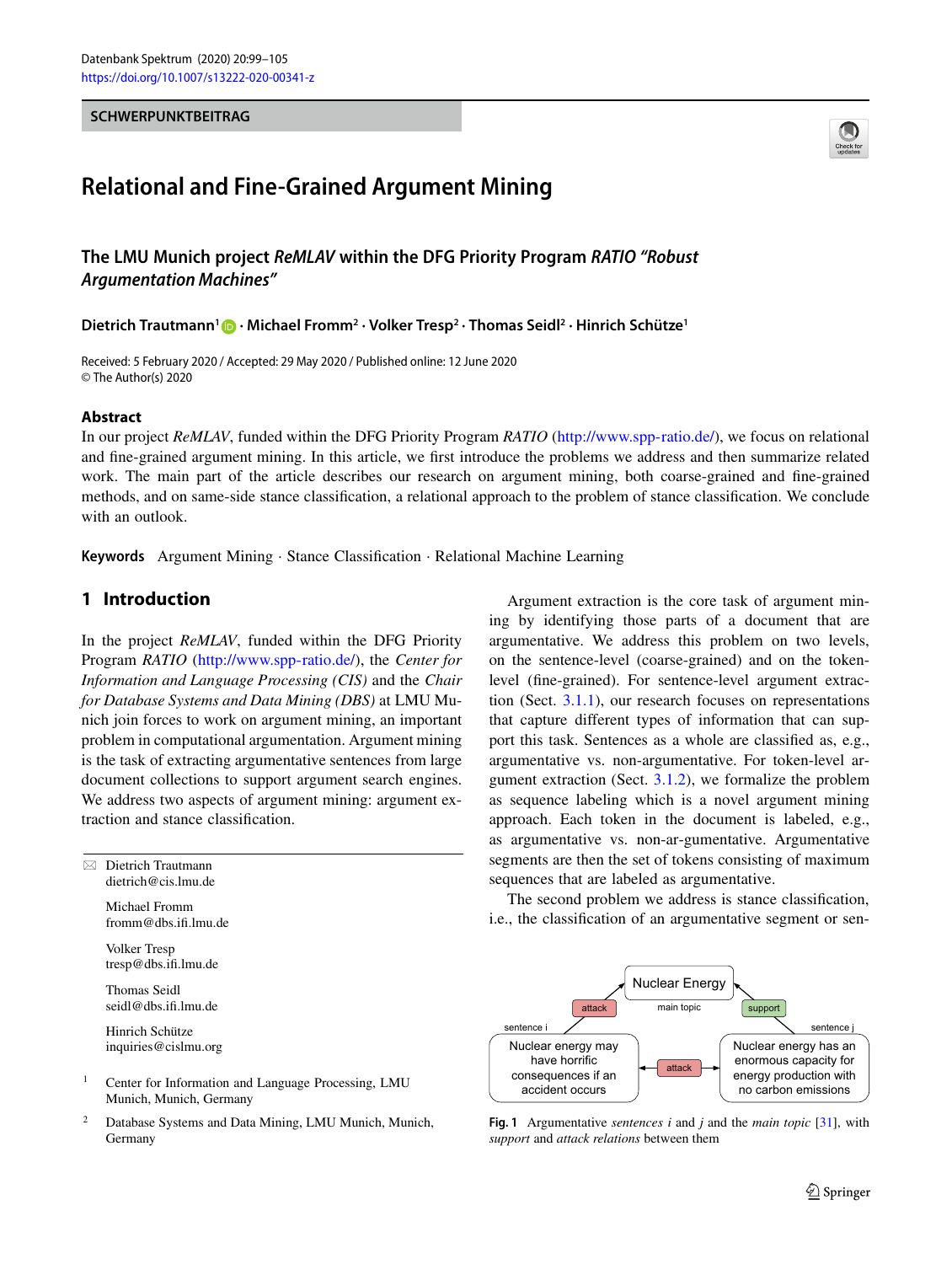tences with either a PRO label (arguing for a topic or point of view) or with a CON label (arguing against the topic). One important concept in this context are argumentative relations. Fig. [1](#page-0-0) shows examples for relations between argumentative sentences and the topic "nuclear energy". The relations are in this case supporting and attacking relations. Additionally, we develop methods to improve the overall stance classification with relational information, such as *same-side* and *not-same-side* in the same-side stance classification task (Sect. [3.2\)](#page-4-0).

## **2 Related Work**

### **2.1 Argumentation Schemes**

A foundation for argument mining is an *argumentation sche-me*. An argumentation scheme defines what kind of arguments exist and the properties and relationships between them. Consequently, the main emphasis in argument mining lies in detecting argument components of argumentation schemes [\[12,](#page-5-0) [14,](#page-5-1) [16,](#page-5-2) [20,](#page-6-1) [27\]](#page-6-2) and the relations between them [\[17,](#page-5-3) [27\]](#page-6-2). Different argumentation schemes of varying complexity have been suggested [\[8,](#page-5-4) [26,](#page-6-3) [30,](#page-6-4) [33\]](#page-6-5).

However, many argument components (e.g., claims, prem-ises) do not generalize well across text types. Some works [\[6\]](#page-5-5) show that it is not sufficient to train a single claimdetection model. Often the agreement between annotators during the dataset creation is low, since argumentation is a complex, highly subjective task [\[12\]](#page-5-0). Certain argument components (e.g., backing and warrant [\[30\]](#page-6-4)) are often only implicitly stated [\[12\]](#page-5-0). Therefore, researchers have defined simpler and more tractable argumentation schemes.

In the simplest case, the argumentation scheme only differentiates between argumentative and non-argumentative text units. In a slightly more complex setting, stance information is also considered [\[28\]](#page-6-6). Computational argumentation models trained on these simpler argumentation schemes are often better applicable to a broader range of text genres. Based on these simpler schemes, two argument search engines, *ArgumenText*[1](#page-1-1) [\[25\]](#page-6-7) and *args*[2](#page-1-2) [\[32\]](#page-6-8) have been realized, where users can search a broad range of documents for certain topics.

Given the success of simpler argumentation schemes, we adopt them for our work.

#### **2.2 Relational Machine Learning**

A novel aspect of our approach is to model sets of arguments as graphs where each argument is a node and edges between arguments are relations like "attack" and "support", as shown in Fig. [1.](#page-0-0) This relational model allows us to make inferences about arguments in the context of related arguments, inferences that would not be possible if we looked at each argument in isolation.

Relational data is gaining in importance in machine learning. The literature review by Nickel et al. [\[18\]](#page-5-6), with an emphasis on knowledge graph construction, discusses many current models and datasets for relational machine learning. One of the successful models presented is RESCAL [\[19\]](#page-5-7), which is based on tensor factorization. This model works over triples of subject, predicate and object, with the predicate describing the relation between the subject and the object. This and similar models have been trained over large knowledge graphs such as YAGO [\[29\]](#page-6-9), DBpedia [\[2\]](#page-5-8) and Freebase [\[4\]](#page-5-9). This approach could conceivably also be applied to argument graphs, but this is not trivial. For example, subjects and objects in knowledge graphs generally occur in many different relations, but most arguments in text are unique if they are represented as sequences of words.

In this article, we adopt a simpler approach to relational information: we build a graph of arguments where known edges are either same-side (both PRO or both CON) or notsame-side (one is PRO, one is CON). By incorporating new arguments into this graph, we can infer their stance.

## **3 Argument Mining Tasks**

For argument mining, a substantial text collection is required. Many large topic-specific textual corpora can readily be retrieved from the Internet. In addition, one can exploit Internet search engines to discover and download news or discussion documents. There are also crawled web data such as *Common Crawl*[3](#page-1-3) that can be indexed with tools like *Elasticsearch*<sup>4</sup>. Other resources include the *Open Web Text* [\[11\]](#page-5-10) corpus, which is based on documents (urls) submitted to the social media platform *Reddit*[5](#page-1-0) .

Argument mining models, which are trained on annotated datasets, can be applied on the previously mentioned corpora to extract argumentative sentences. The level of granularity varies in those models and two important ones are models that are trained on the sentence-level (coarsegrained) and on the token-level (fine-grained). In our approaches, the goal is to classify whether units (sentences or tokens) are supporting (PRO), attacking (CON) or neutral (NON) toward a controversial topic. Token-level models support extracting argumentative segments that are often

<span id="page-1-2"></span><span id="page-1-1"></span><sup>1</sup> [www.argumentsearch.com.](http://www.argumentsearch.com)

<sup>2</sup> [www.args.me.](http://www.args.me)

<span id="page-1-4"></span><span id="page-1-3"></span><sup>3</sup> [http://commoncrawl.org/.](http://commoncrawl.org/)

<span id="page-1-0"></span><sup>4</sup> [https://www.elastic.co/elasticsearch/.](https://www.elastic.co/elasticsearch/)

<sup>5</sup> [https://www.reddit.com/.](https://www.reddit.com/)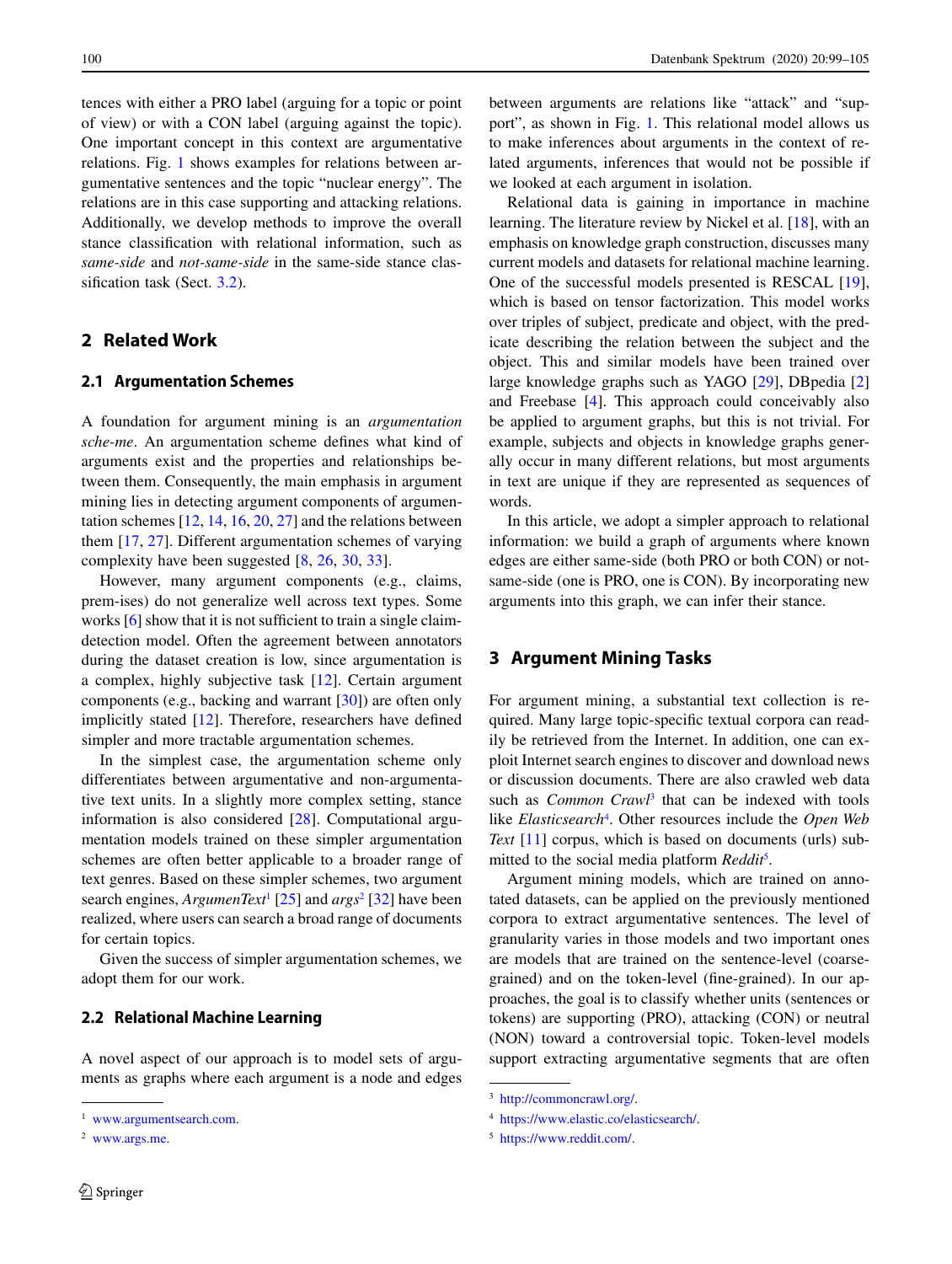addressing only one specific aspect of larger arguments and thus can be more useful in further downstream applications. Fine-grained models also support capturing several segments with-in a sentence that address different aspects and have different stances.

Stance classification is of central importance in argument mining, e.g., in an argument search engine that gives the user PRO arguments on one side and CON arguments on the other. Stance classification is hard because it typically requires a lot of detailed world and background knowledge as well as larger context. We approach stance classification through same-side stance classification. Pairs of argumentative paragraphs, sentences or segments are classified as being on the same-side (same stance toward a topic) or not. The graph of all arguments (with same-side and nonsame-side edges) is then exploited for more accurate stance classification.

## **3.1 Argument Extraction**

#### **3.1.1 Sentence-Level Models**

In previous work [\[9\]](#page-5-11), some of us addressed the problem of topic-focused argument extraction on the sentence-level. Examples of the type of sentences that we extract can be seen in Fig. [2](#page-2-0) (lines 1-3). We define topic-focused argument extraction as argument extraction where a user-defined query topic (e.g., "nuclear energy") is given. The query topic is important for the argument extraction decision because a given sentence may be an argument supporting one topic, but not another. Since we cannot expect that available datasets cover all possible topics, the ability to generalize to unseen topics is an important requirement. Therefore, the better a machine learning model is capable of grasping the context of topic and of potential arguments, the better decisions it can make and the more confident it can be about its decisions. The work introduced recurrent and attention based networks that encode the topic information as an additional input besides the sentence. As context sources we relied on different external sources that provide the context information.

- Shallow **Word Embeddings** [\[3,](#page-5-12) [15,](#page-5-13) [21\]](#page-6-10) are commonly used in natural-language-processing (NLP) applications and encode context information implicitly.
- $\bullet$  **Knowledge Graphs** are heterogeneous multi-relational graphs that model information about the world explicitly. Information is represented as triples consisting of subject, predicate and object, where subject and object are entities and predicate stands for the relationship between them. Compared to textual data, knowledge graphs are structured, i.e., each entity and relationship has a distinct meaning, and the information about the modeled world is distilled in form of facts. These facts stem from texts, different databases, or are inserted manually. The reliability of these facts in (proprietary) knowledge graphs can be very high [\[18\]](#page-5-6).
- $\bullet$  Fine-tuning based **Transfer Learning** approaches [\[7,](#page-5-14) [23,](#page-6-11) [24\]](#page-6-12) adapt whole models that were pre-trained on some (auxiliary) task to a new problem. This is different from feature-based approaches which provide pretrained representations [\[5,](#page-5-15) [22\]](#page-6-13) and require task-specific architectures for a new problem.

For the evaluation of our methods we used the UKP Sentential Argument Mining corpus [\[28\]](#page-6-6). It consists of more than 25,000 sentences from multiple text genres covering eight controversial topics. We have evaluated all approaches in two different settings. The *in-topic* scenario splits the data into training and test data, which leads to arguments of the same topic to appear in both training and test data. The *cross-topic* scenario aims at evaluating the generalization of the models, i.e., answering the question as to how good the performance of the models is on yet unseen topics and therefore is the more complex task. We further split the experiments in two-classes (Argument or NoArgument) and three-classes (PRO, CON, NON).

| # | level | labels               | sentences                                                                                                                                            |  |  |
|---|-------|----------------------|------------------------------------------------------------------------------------------------------------------------------------------------------|--|--|
|   |       | <b>NON</b>           | The opposition to uranium mining and nuclear power within Australia also has been linked with overseas activities.                                   |  |  |
|   | sente | <b>PRO</b>           | The industry has shown that it can safely handle, transport and store the radioactive wastes generated by nuclear power.                             |  |  |
|   |       | <b>CON</b>           | Increasing the amount of waste shipped, particularly in less secure countries, is seen as a significant increase in risk to nuclear terrorism.       |  |  |
|   | okei  | <b>NON</b>           | Not many countries have uranium mines and not all the countries have nuclear technology, so they have to hire both things overseas.                  |  |  |
|   |       | <b>PRO</b>           | 80 percent agreed that carbon - free nuclear energy should be expanded as one way to reduce greenhouse gases and prevent global climate change.      |  |  |
|   |       | <b>PRO &amp; CON</b> | Nuclear energy may have horrific consequences if an accident occurs, but it has an enormous capacity for energy production with no carbon emissions. |  |  |

<span id="page-2-0"></span>**Fig. 2** Example sentences with annotations for the topic *"nuclear energy"* from sentence- [\[28\]](#page-6-6) and token-level [\[31\]](#page-6-0) datasets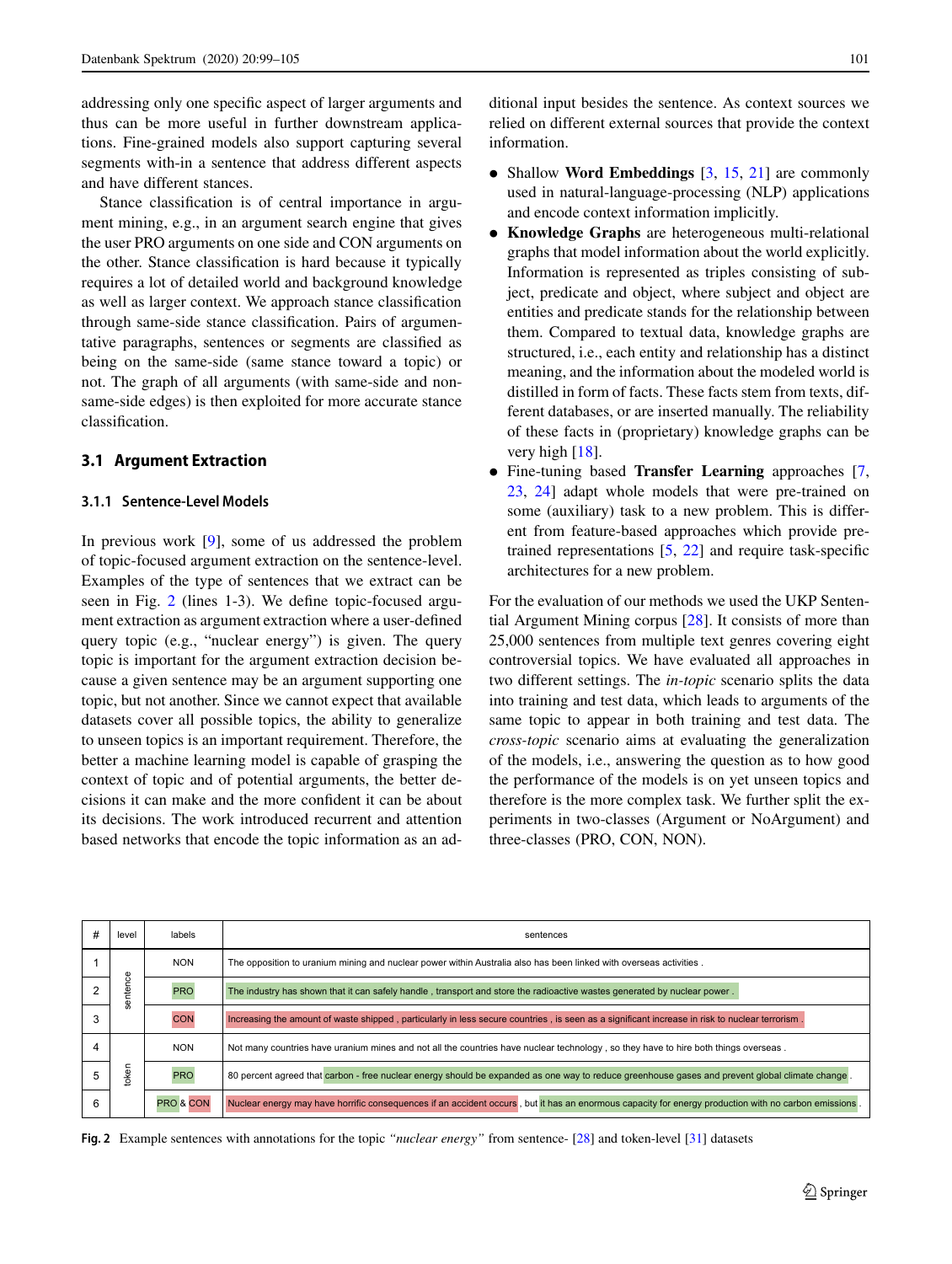<span id="page-3-0"></span>**Table 1** Sentence-level Macro- $F_1$  score for 2 classes (argumentative, non-argumentative) and for 3 classes (PRO, CON, NON) for the in-topic and crosstopic setups from our previous publication [\[9\]](#page-5-11)

|           | Method            | In-Topic | Cross-Topic |
|-----------|-------------------|----------|-------------|
| 2-classes | <b>BiLSTM</b>     | 0.74     | 0.66        |
|           | <b>BiCLSTM</b>    | 0.74     | 0.70        |
|           | BiLSTM-KG         | 0.73     | 0.68        |
|           | CAM-Bert          | 0.80     | 0.67        |
|           | <b>TACAM-Bert</b> | 0.81     | 0.80        |
| 3-classes | <b>BiLSTM</b>     | 0.56     | 0.46        |
|           | <b>BiCLSTM</b>    | 0.53     | 0.47        |
|           | <b>BiLSTM-KG</b>  | 0.56     | 0.47        |
|           | CAM-Bert          | 0.73     | 0.61        |
|           | <b>TACAM-Bert</b> | 0.69     | 0.64        |

For all tasks we compare the following approaches:

- BiLSTM is the first baseline: a bidirectional LSTM model [\[13\]](#page-5-16) that does not use topic information at all.
- BiCLSTM is the second baseline: a contextual biderectional LSTM [\[10\]](#page-5-17). Topic information is used as an additional input to the gates of an LSTM cell. We use the version from [\[28\]](#page-6-6) where the topic information is only used at the i− and c−gates since this model showed the most promising results in their work.
- BiLSTM-KG is our bidirectional LSTM model using Knowledge Graph embeddings from DBPedia as the context source for the topic.
- CAM-Bert is our fine-tuning based transfer learning approach without topic information.
- TACAM-Bert is our fine-tuning based transfer learning approach with topic information.

Table [1](#page-3-0) shows that for the in-topic scenario our models TACAM-Bert and CAM-Bert are able to improve the Macro- $F_1$  score by 7% for the two-class and by 17% for the three-class classification task by using context information from transfer learning compared to the previous stateof-the-art system BiCLSTM [\[28\]](#page-6-6). For the more complex cross-topic task we improve the two-class setup by 10% and for the three-class setup by 17%. Our experimental results show that considering topic and context information from pre-trained models improves upon state-of-the-art argument detection models considerably. The number of parameters of the models and the hyper parameters of the training are reported in the previous publication [\[9\]](#page-5-11).

#### **3.1.2 Token-Level Models**

Our motivation for token-level, i.e., fine-grained, models is that they support more specific selection of argumentative spans within sentences. In addition, the shorter segments are better suited to be extracted and displayed in applications (e.g., argument search engines), which usually present arguments without surrounding context sentences.

We created a new token-level (fine-grained) corpus [\[31\]](#page-6-0). Crowdworkers had the task of selecting argumentative spans for a given set of topics and topic related sentences. The sentences were from textual data extracted from Common Crawl<sup>6</sup> for a predefined list of eight topics. The final annotations of five crowdworkers per sentence were merged and a label from the set {PRO, CON, NON} was assigned to each token (word) in the sentence. The final corpus, the AURC (argument unit recognition and classification) corpus, contains 8000 sentences with 4500 being argumentative sentences and a total of 4973 argumentative segments. Examples for token-level annotations of argumentative spans in the AURC corpus are displayed in Fig. [2](#page-2-0) in lines 4–6.

The differentiator to previous work and datasets is that there are many sentences in AURC with more than one argumentative segment. An example for a sentence with mixed stance segments can be seen in Fig. [2](#page-2-0) in line 6, with a CON and a PRO segment. This kind of fine-grained argumentative data cannot be modeled correctly with a sentencelevel approach.

After the corpus creation process, we applied state-ofthe-art models in natural language processing to establish strong baselines for this new task of AURC. The proposed baselines were a majority baseline (where all tokens were labeled with the most frequent class), a BiLSTM model (using the FLAIR library [\[1\]](#page-5-18)) and a BERT model [\[7\]](#page-5-14) in several configurations (such as base, large and with a CRFlayer). The performance of the models was compared with two different data splits. (i) An in-domain split, where the models were trained, evaluated and tested on the same set of topics. (ii) A cross-domain split, where the models were trained on a subset of the available topics and evaluated and tested on different out-of-domain topics. The second set-up is more challenging, since the models have to generalize the argument span selection for unseen topics. Furthermore, the cross-domain split is also closer to a real world application,

<span id="page-3-1"></span><sup>6</sup> [http://commoncrawl.org/2016/02/february-2016-crawl-archive-now](http://commoncrawl.org/2016/02/february-2016-crawl-archive-now-available/)[available/.](http://commoncrawl.org/2016/02/february-2016-crawl-archive-now-available/)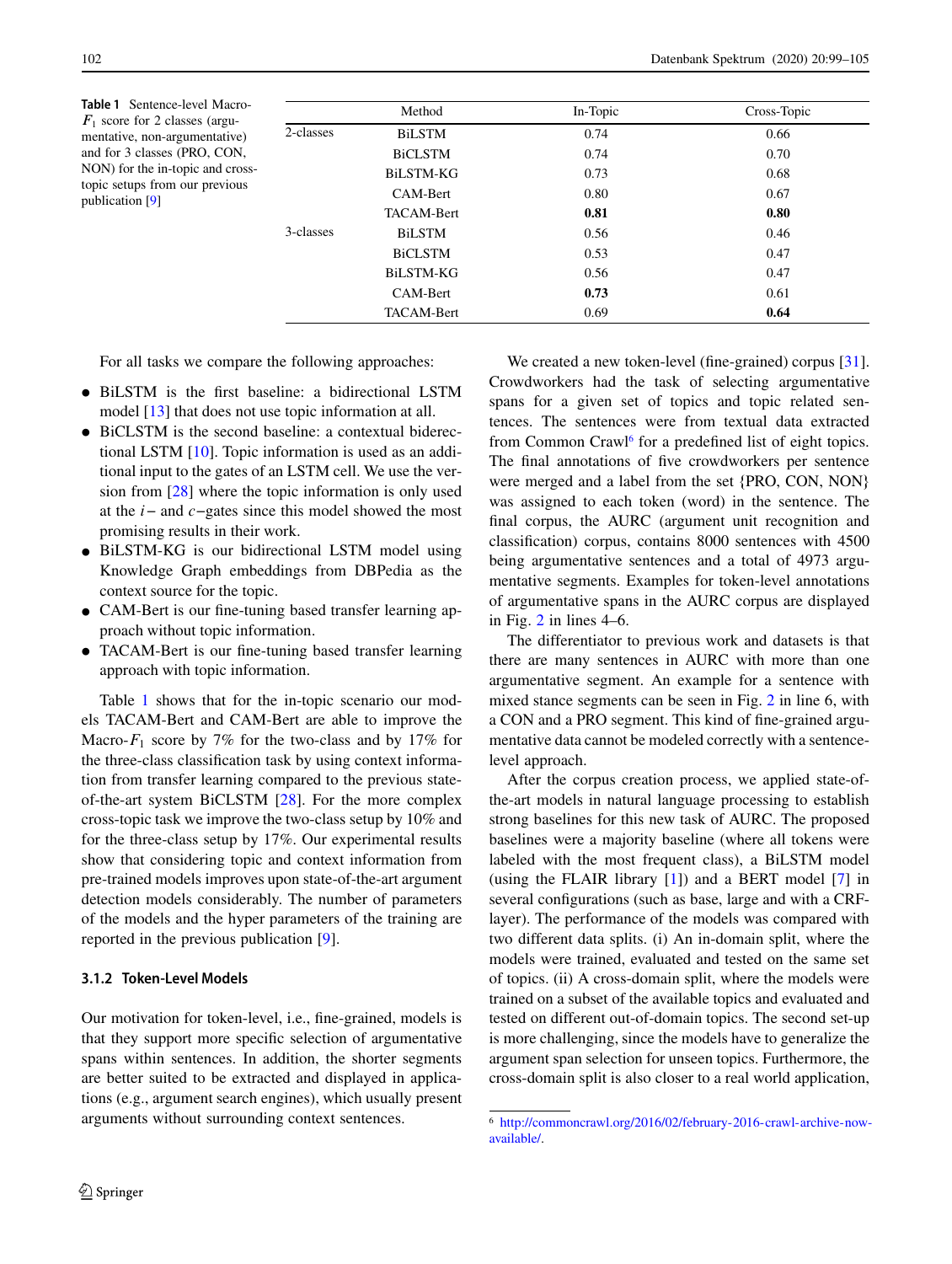**Table 2** Token-level Macro- $F_1$  for 2 classes (2-cl: ARG, NON) and for 3 classes (3-cl: PRO, CON, NON) for the in-domain and crossdomain setups from our previous publication [\[31\]](#page-6-0)

<span id="page-4-0"></span>

|           | Set  | In-Domain | Cross-Domain |
|-----------|------|-----------|--------------|
| 2-classes | dev  | 0.813     | 0.797        |
|           | test | 0.782     | 0.770        |
| $3-$      | dev  | 0.743     | 0.615        |
| classes   | test | 0.696     | 0.620        |

since we typically encounter topics that are not covered in the training set in many practical applications.

An interesting insight from this experiment is that it is also quite challenging for humans to correctly classify argumentative spans. It is probably for this reason that, depending on the evaluation measure, some models performed better than the human annotators. An error analysis provided the following interesting insights: The most common error was incorrect stance classification (especially in the cross-domain setup) compared to good performance for span recognition, for both in-domain and cross-domain. Table [2](#page-4-0) shows the results for the best models.

In summary, token-level (i.e., fine-grained) models are close to or better than human performance for known topics. While the cross-domain setup turned out to be challenging, the results for in-domain topics are already useful and can be helpful for many downstream tasks in computational argumentation. Examples include clustering or grouping of similar arguments for the ranking task in argument search engines; and the summarization of argument segments in automated debating systems<sup>7</sup> that generate fluent compositions of extracted argumentative segments. Future work should address annotating sentences for many more topics, cross-domain performance and better representations for linguistic objects of different granularities.

#### **3.2 Same-Side Stance Classification**

As the experiments in our previous work ([\[9\]](#page-5-11), see also Table [1\)](#page-3-0) showed, there is still a huge gap of 16% Macro- $F_1$  score between the two-class and the three-class crosstopic scenario and of 8% in the in-topic scenario. The reason is that stance detection is a complex task. The Same-Side Stance Classification (SSSC) Challenge<sup>8</sup> addresses this problem. As an illustration consider the PRO argument "religion gives purpose to life". The PRO argument "religion gives moral guidance" is an example for a same-side argument, whereas the CON argument "religion makes people fanatic" is an example for a not-same-side argument.

Given two arguments regarding a certain topic, the SSSC task is to decide whether or not the two arguments have the



**Fig. 3** Example of an argument graph. The nodes are represented as arguments and the edges as the binary SSSC relation. The thickness and the color of the edges represent the confidence and the class. Low confidence values can be interpreted as high confidence values against the relation

same stance. This can be exploited for stance classification since the relations bring to bear additional information (information about the network of all arguments) for improved stance classification.

Our group participated in the challenge with a pretrained transformer model [\[7\]](#page-5-14) fine-tuned on the SSSC data. We organized the data as graphs in the following way: we generated one graph per topic where the nodes are arguments and the edges are weighted with the confidence that the SSSC relation holds. If it is already known (e.g., from the training set) that the arguments agree or disagree, the confidence is 0 and 1 accordingly. Otherwise we use the probability predicted by the fine-tuned transformer model. Fig. [1](#page-3-0) shows an illustration of the graph.

For each pair of arguments in the test set we computed the confidence of all paths of length k, and greedily selected the edge with the highest confidence for either an agreement or a disagreement between the two arguments. We computed the path score as the product of confidences of the edges on a path. By using the graph structure and the transitivity of the SSSC relation we could improve our Macro- $F_1$  score from 0.57 by 7 points for the cross-topic scenario.

## **4 Conclusion**

Our ongoing work addresses several of the issues discussed in Sect. [3.](#page-1-2) Important issues we are addressing are the improvement of stance classification and the annotation for a larger number of topics. For stance classification, it is of

<span id="page-4-2"></span><span id="page-4-1"></span><sup>7</sup> [https://www.research.ibm.com/artificial-intelligence/project-debater/.](https://www.research.ibm.com/artificial-intelligence/project-debater/)

<sup>8</sup> [https://sameside.webis.de/.](https://sameside.webis.de/)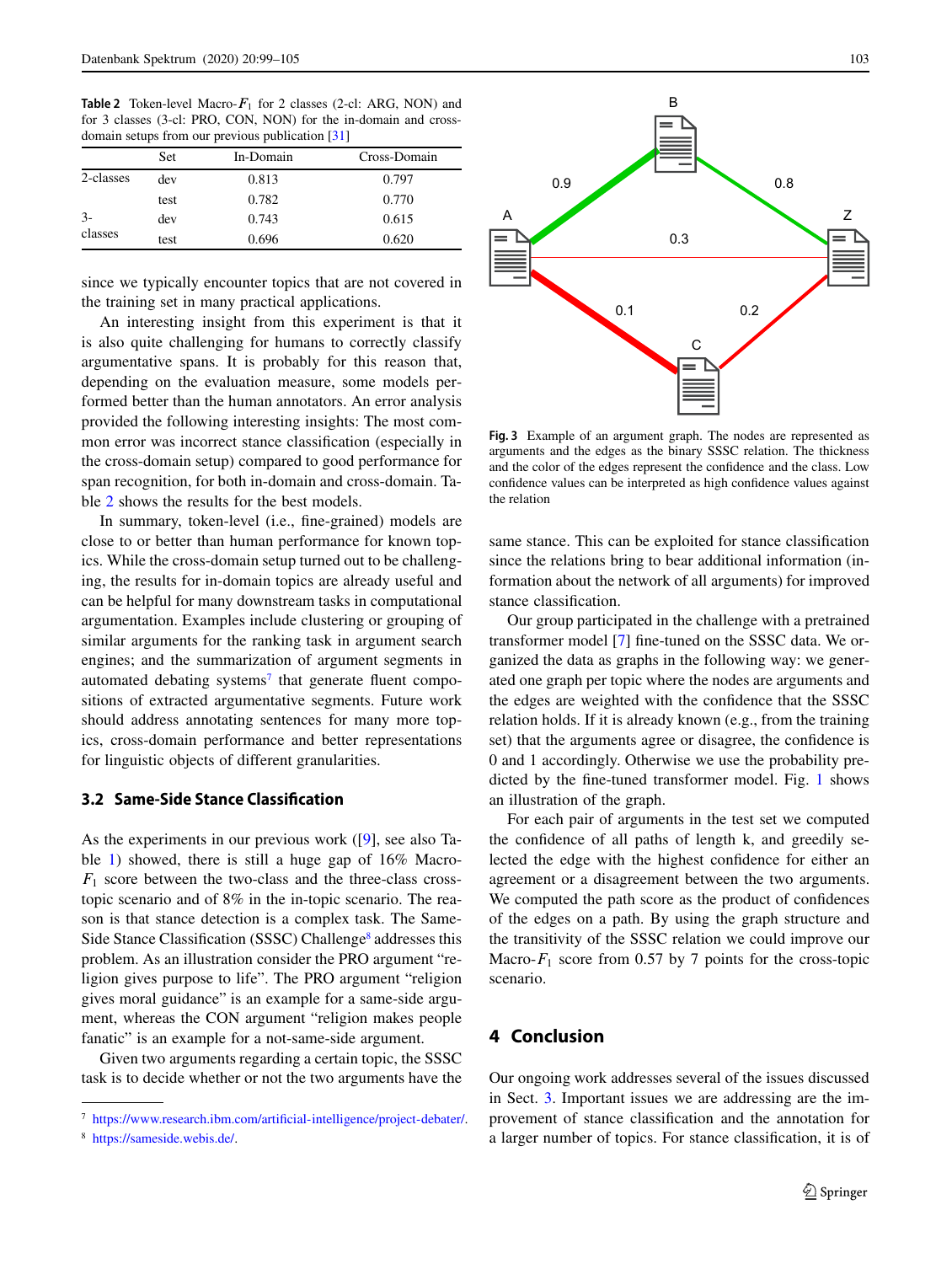interest to incorporate additional information in a multi-task learning setup, e.g., sentiment information and information from knowledge graphs. For annotating more topics, we can use our current models, which are trained on the eight AURC topics with gold labels, for a better sampling of sentences from a corpus such as OpenWebText [\[11\]](#page-5-10) for new topics.

# **5 Future Work**

This project overview mostly addressed lower-level tasks in computational argumentation. These are very important and essential to solve higher-level tasks that can only be accomplished with this extracted argumentative information on the sentence- and token-level. For the future we see these tasks as building blocks for high-level argumentation applications. One such application is argument validation, i.e., the classification of a sequence of two sentences as a valid vs. invalid link in a reasoning chain. With our improved argument mining techniques and based on our relational framework for stance classification, we would like to exploit graphs for argument validation. Another high-level argumentation application is interpretability of argument mining decisions: users in many applications can benefit from being able to view the rationale for why a particular sentence was selected as argumentative and with a particular stance. Here the human-interpretable information sources that we incorporated into sentence-level mining could be the basis for more effective methods. For future work, we are also considering other demanding tasks which could benefit from our work. One is the clustering or grouping of argumentative sentences or segments; and a second one the summarization of argument segments in automated debating systems that generate fluent compositions of extracted argumentative segments.

**Acknowledgements** This work has been funded by the Deutsche Forschungsgemeinschaft (DFG) within the project*ReMLAV*, Grant Numbers SCHU 2246/13 and SE 1039/10, as part of the Priority Program *RATIO*(SPP-1999). We are grateful to our collaborators Johannes Daxenberger, Christian Stab, Evgeniy Faerman and Iryna Gurevych.

**Funding** Open Access funding provided by Projekt DEAL.

**Open Access** This article is licensed under a Creative Commons Attribution 4.0 International License, which permits use, sharing, adaptation, distribution and reproduction in any medium or format, as long as you give appropriate credit to the original author(s) and the source, provide a link to the Creative Commons licence, and indicate if changes were made. The images or other third party material in this article are included in the article's Creative Commons licence, unless indicated otherwise in a credit line to the material. If material is not included in the article's Creative Commons licence and your intended use is not permitted by statutory regulation or exceeds the permitted use, you will need to obtain permission directly from the copyright holder. To view

a copy of this licence, visit [http://creativecommons.org/licenses/by/4.](http://creativecommons.org/licenses/by/4.0/)  $0/$ .

## <span id="page-5-18"></span>**References**

- 1. Akbik A, Bergmann T, Blythe D, Rasul K, Schweter S, Vollgraf R (2019) Flair: an easy-to-use framework for state-of-the-art nlp. In: Proc. of the 2019 Conf. of the North American Chapter of the Association for Computational Linguistics (Demonstrations)
- <span id="page-5-8"></span>2. Auer S, Bizer C, Kobilarov G, Lehmann J, Cyganiak R, Ives Z (2007) DBpedia: a nucleus for a web of open data. In The semantic web. Springer, Berlin, Heidelberg, pp 722–735
- <span id="page-5-12"></span>3. Bojanowski P, Grave E, Joulin A, Mikolov T (2017) Enriching word vectors with subword information. Trans Assoc Comput Linguist 5:135–146
- <span id="page-5-9"></span>4. Bollacker K, Evans C, Paritosh P, Sturge T, Taylor J (2008) Freebase: a collaboratively created graph database for structuring human knowledge. In: Proc. of the 2008 ACM SIGMOD Int. Conf. on Management of data, pp 1247–1250
- <span id="page-5-15"></span><span id="page-5-5"></span>5. Dai AM, Le QV (2015) Semi-supervised sequence learning. In Advances in neural information processing systems, pp 3079–3087
- 6. Daxenberger J, Eger S, Habernal I, Stab C, Gurevych I (2017) What is the essence of a claim? cross-domain claim identification. Proceedings of the 2017 Conference on Empirical Methods in Natural Language Processing, pp 2055–2066
- <span id="page-5-14"></span>7. Devlin J, Chang M, Lee K, Toutanova K (2018) BERT: pre-training of deep bidirectional transformers for language understanding. Proceedings of the 2019 Conference of the North American Chapter of the Association for Computational Linguistics: Human Language Technologies, Vol 1 (Long and Short Papers), pp 4171–4186
- <span id="page-5-11"></span><span id="page-5-4"></span>8. Freeman JB (2011) Argument structure: representation and theory, Vol 18. Springer Science & Business Media, Dordrecht
- 9. Fromm M, Faerman E, Seidl T (2019) TACAM: topic and context aware argument mining. In: 2019 IEEE/WIC/ACM Int. Conf. on Web Intelligence WI 2019, Thessaloniki, Greece, October 14–17, 2019, pp 99–106
- <span id="page-5-17"></span>10. Ghosh S, Vinyals O, Strope B, Roy S, Dean T, Heck LP (2016) Contextual LSTM (CLSTM) models for large scale NLP tasks. CoRR:(abs/1602.06291)
- <span id="page-5-10"></span>11. Gokaslan A, Cohen V (2019) Openwebtext corpus. [http://web.](http://web.archive.org/web/) [archive.org/web/\\*](http://web.archive.org/web/)[/https://skylion007.github.io/OpenWebText](https://skylion007.github.io/OpenWebTextCorpus/) [Corpus/](https://skylion007.github.io/OpenWebTextCorpus/)
- <span id="page-5-16"></span><span id="page-5-0"></span>12. Habernal I, Gurevych I (2016) Argumentation mining in user-generated web discourse. Comput Linguist 43(1):125–179
- <span id="page-5-1"></span>13. Hochreiter S, Schmidhuber J (1997) Long short-term memory. Neural Comput 9(8):1735–1780
- 14. Hua X, Wang L (2017) Understanding and detecting supporting arguments of diverse types. Proceedings of the 55th Annual Meeting of the Association for Computational Linguistics (Vol 2: Short Papers), pp 203–208
- <span id="page-5-13"></span>15. Mikolov T, Chen K, Corrado G, Dean J (2013) Efficient estimation of word representations in vector space. arXiv preprint. arXiv:1301.3781
- <span id="page-5-2"></span>16. Nguyen H, Litman D (2015) Extracting argument and domain words for identifying argument components in texts. In: Proceedings of the 2nd Workshop on Argumentation Mining. Association for Computational Linguistics, Denver, CO, pp 22–28
- <span id="page-5-3"></span>17. Nguyen H, Litman D (2016) Context-aware argumentative relation mining. In: Long papers, vol 1. Association for Computational Linguistics, Berlin, pp 1127–1137
- <span id="page-5-6"></span>18. Nickel M, Murphy K, Tresp V, Gabrilovich E (2015) A review of relational machine learning for knowledge graphs. Proc IEEE 104(1):11–33
- <span id="page-5-7"></span>19. Nickel M, Tresp V, Kriegel H (2011) A three-way model for collective learning on multi-relational data. In: Proc. of the 28th Int.